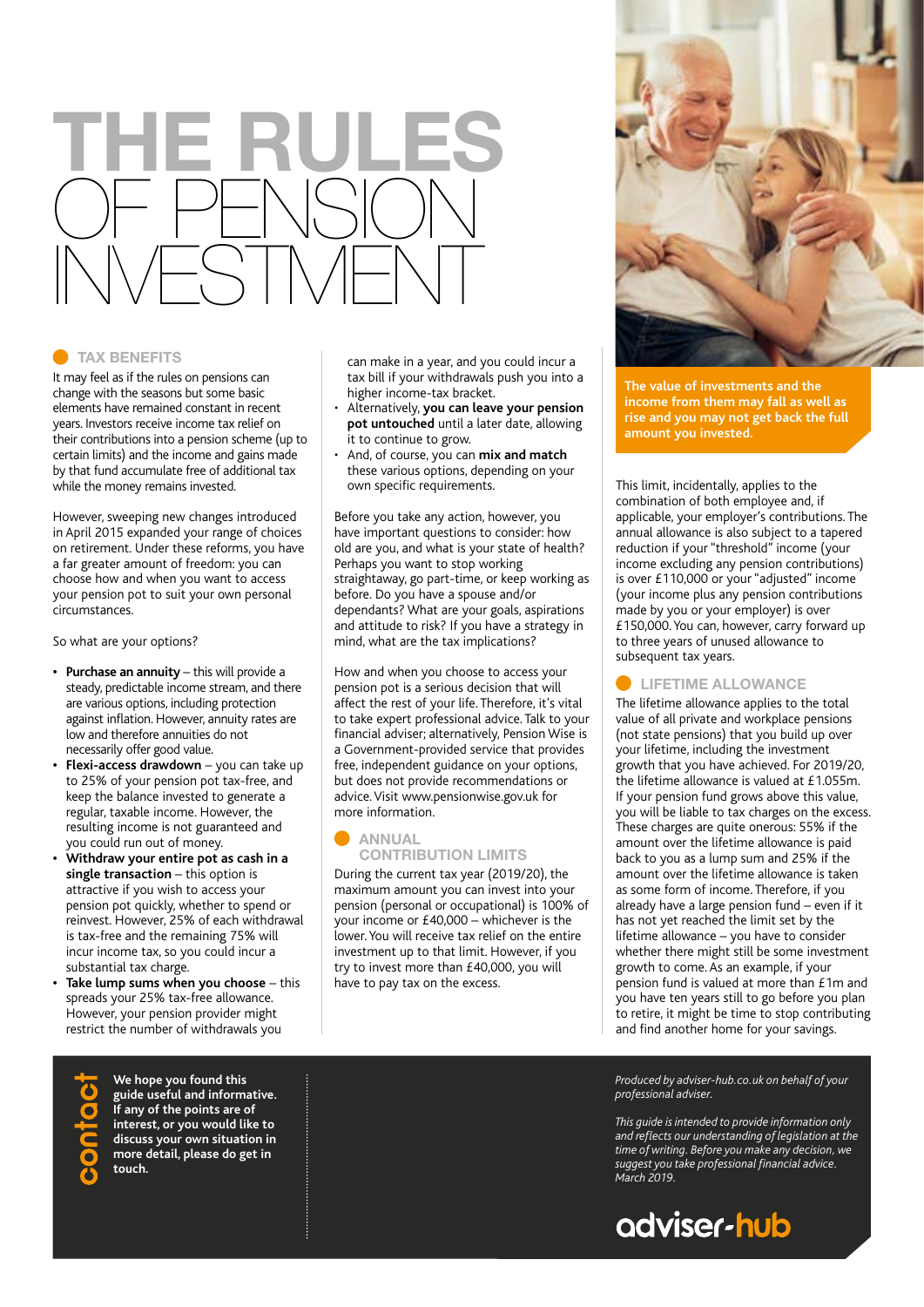# hub guides

# **RETIREMENT** PLANNING FOR

**Back in 2006, something known as 'A-Day' was supposed to be the moment when – 'once and for all' – the rules for pension saving were simplified and everyone would be able to work out how to make the most of their retirement arrangements. Sadly, that dream has proved elusive – successive governments have continued to tinker with the regulations and it is therefore quite understandable you might feel a little overwhelmed by the complexities.**

Nevertheless, despite all the changes, pensions still represent one of the most tax-efficient ways for most people to save for retirement. The aim of this guide, therefore, is to help you understand the available options.

### **WHAT IS A PENSION?**

At its most basic, a pension is simply a savings scheme that offers very attractive tax benefits if you agree not to touch the proceeds until you are older. In other words, you hand over your money, that money is invested, its value (hopefully) grows and, at the end, you withdraw the proceeds and use it to pay for goods and services. In this case, however, you cannot touch the proceeds until you are at least 55 and, although the rules have been relaxed to allow greater flexibility, there are still certain restrictions in terms of what you can do with the proceeds once you reach that age.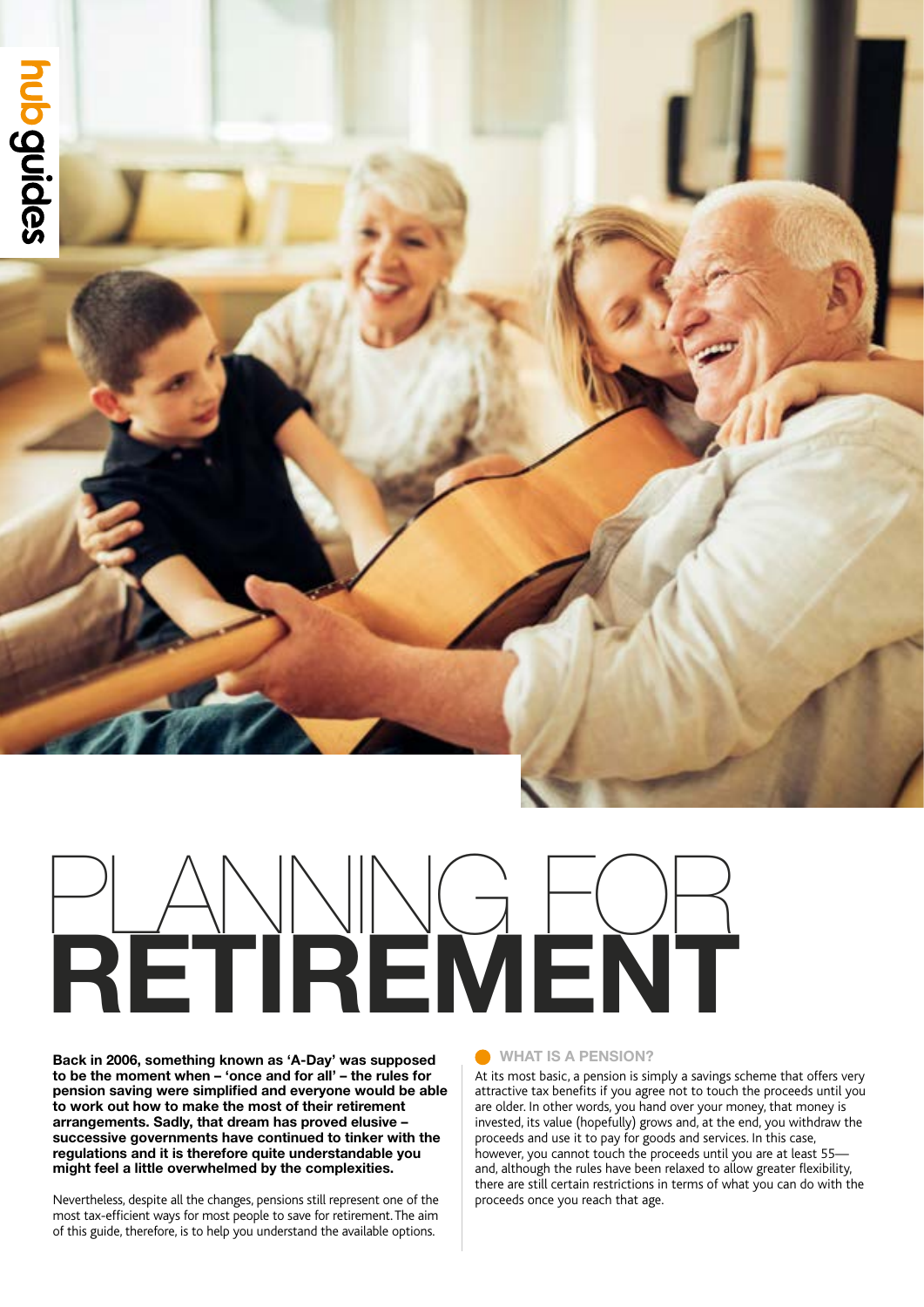

### **"BECAUSE THE UK'S INCREASINGLY AGEING POPULATION MEANS THE GOVERNMENT IS FINDING IT HARDER AND HARDER TO MEET ITS STATE PENSION OBLIGATIONS, WE ARE BEING ENCOURAGED TO MAKE ADDITIONAL INVESTMENTS TOWARDS OUR OWN RETIREMENT."**



### **C** THE STATE PENSION

The Basic State Pension officially came into being as part of the National Insurance Act of 1946 and is designed to provide a minimum amount of income during retirement. This year (2019/20), the basic state pension for a pensioner who reached state pensionable age before 6 April 2016 and who has met the minimum National Insurance (NI) contributions is £129.20. On top of this, if you contributed to the State Earnings-Related Pensions Scheme (SERPS) – or, more recently, to the State Second Pension (S2P) – you may also receive an earnings-related top-up to the state pension. The amount you receive depends on how much you earned and how much you contributed.

However, if you reached state pensionable age on or after 6 April 2016, you will qualify for the new "single-tier" state pension. This starts from £168.60 per week; however, you might receive more or less than this, depending on your National Insurance contributions. You can obtain a forecast for your state pension from the Department of Work & Pensions (DWP) at www.gov.uk/state-pension-statement.

However, the state pension alone will not facilitate a luxurious retirement. For this reason – and because the UK's increasingly ageing population means the Government is finding it harder and harder to meet even these levels of payment – we are being encouraged to make additional investments towards our own retirement.

### **OCCUPATIONAL PENSIONS**

An occupational pension is a scheme set up and run for company employees, into which your employer may make some or all of the contributions on your behalf. These could be 'defined benefit' schemes (also known as 'final salary' schemes) in which the amount you receive depends on the number of years' service you gave to the company.

Alternatively – and these days more likely – they will be 'defined contribution' schemes, in which you and/or your employer will make a fixed level of contribution and the final value will depend on how well (or badly) the underlying investments have performed. Thanks to volatile stock markets and additional regulation, the days of final salary pension schemes are generally considered to be all but over – apart from some lucky souls in the public sector or those with unchangeable employment contracts in the private sector.

### **AUTO-ENROLMENT AND THE ADVENT OF 'NEST'**

Until recently, whether your employer offered a pension scheme – and, if they did, how much they contributed on your behalf – was entirely voluntary. However, from October 2012 , all employers became obliged to automatically enrol employees in a qualifying in-house pension scheme or in the National Employment Savings Trust (NEST). Contributions to NEST will come from your pay, from your employer, and also from the Government (by way of tax relief) .

For individuals employed in smaller companies, this might represent their first opportunity to get involved in formal occupational pension planning. For larger companies, however, these minimum requirements might already have been exceeded. Indeed, if you decide to contribute more than the minimum, you might find your employer will match that higher amount. It is therefore worth checking your employers' pension provision and what they have done about auto-enrolment.

### **PERSONAL PENSIONS**

Personal pensions are schemes organised by the individual for the benefit of the individual. It does not matter who you work for, how long you work for them or how much you earn – you decide how much to contribute (subject to an annual contribution limit) and you decide where the money is invested. The